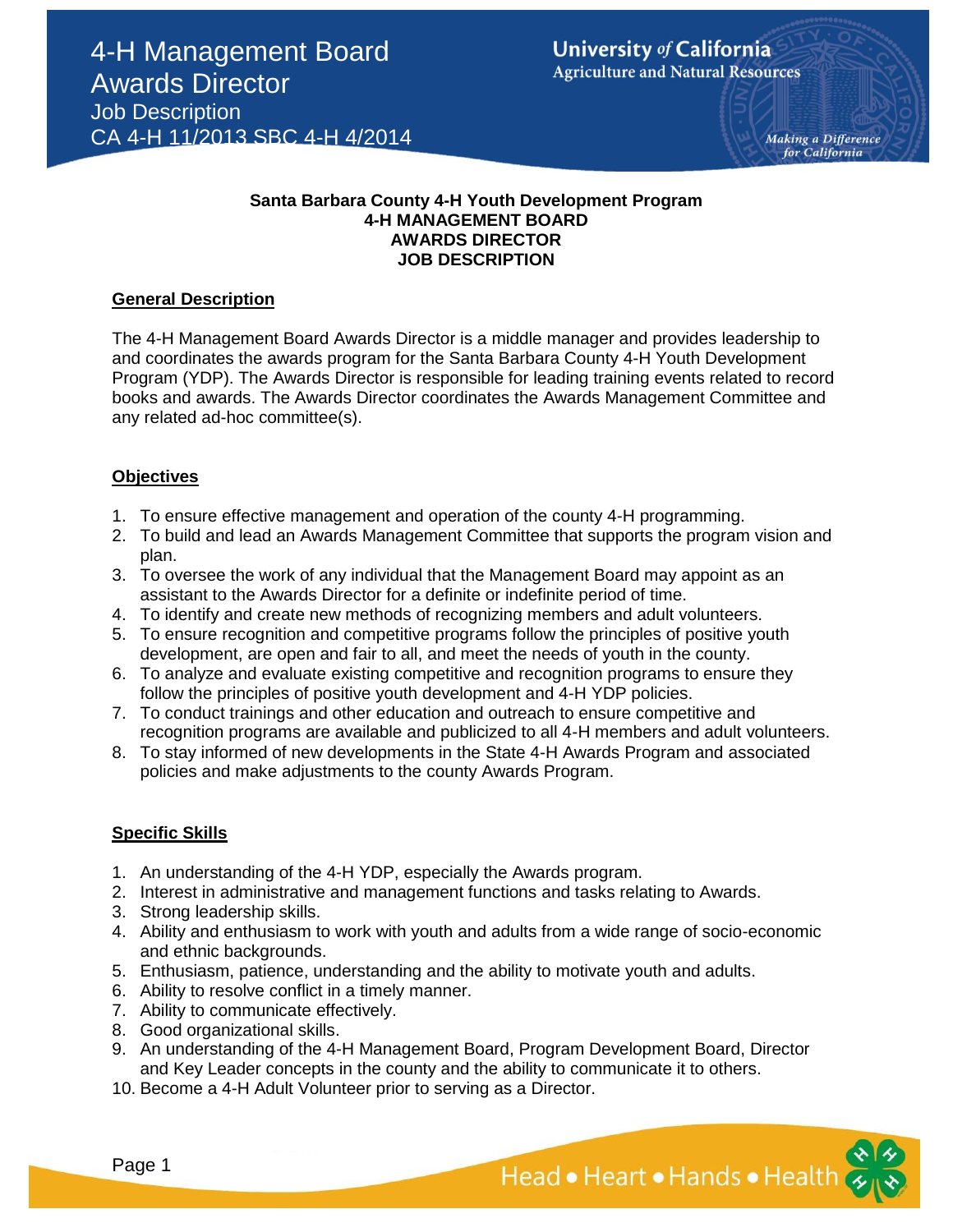#### **Specific Responsibilities**

- 1. Follow and abide by the 4-H Management Board Awards Director Job Description.
- 2. Provide leadership to and manage the 4-H Youth Development Awards Program. Ensure the program is consistent with the 4-H Policy Handbook, [Chapter 13: Incentives](http://www.ca4h.org/Administration/Policies/Chapter13/) and Recognition.
- 3. Develop and oversee the Awards budget subject to approval by the Management Board.
- 4. Maintain authority to re-budget between line items or change the budget, up to an accumulative \$2,000.00, as needed, given the budget remains within the approved budget.
- 5. Lead training events related to record books, including use of the 4-H Online Record Book, and awards.
- 6. Serve as an active member of the 4-H Management Board and attend regularly scheduled meetings (at least 4 per year).
- 7. Serve as an important link between the 4-H Management Board and the Awards Management Committee, any related ad-hoc committee(s), and any Awards Director(s). Keep the board informed by giving reports as to their plans, what they are doing and how they are functioning.
- 8. Serve as the chairperson of the Awards Management Committee. As chairperson, be responsible for:
	- a. Operation of the committee, including setting meeting dates, reserving the meeting room, meeting agendas and other items needed for smooth committee operation.
	- b. Recruitment, selection and orientation of committee members.
	- c. Development, implementation, monitoring and evaluation of a dynamic awards program.
	- d. Providing leadership for the training and support of project leaders, 4-H adult volunteers, 4-H members or junior/teen leaders in the Awards program.
	- e. Ensuring that any fundraising activities to support the Awards program are coordinated with the Fundraising/Gift Giving Director and within the confines of the overall fund development plan.
	- f. Special emphasis on Affirmative Action/Outreach.
- 9. Work closely with the Director to coordinate ad-hoc committees to ensure that members are recruited, timelines and policies are followed, and that the committee is functioning according to the instructions provided to them by the 4-H Management Board.
- 10. In coordination with the California 4-H Foundation, 4-H YDP staff, the Fundraising Director, and Management Board, support fundraising efforts for the entire 4-H Youth Development Program, including raising funds for operational, administrative, and programming expenses.
- 11. Work closely with the 4-H YDP staff.
- 12. Attend scheduled orientation and training sessions for Directors.

#### **Relationships**

The Awards Director is responsible to the 4-H Management Board Director and the 4-H YDP staff. The Awards Director cooperates with the other Management Board Directors and Key Leaders in the county, as well as other adult volunteers, members and participants in the 4-H

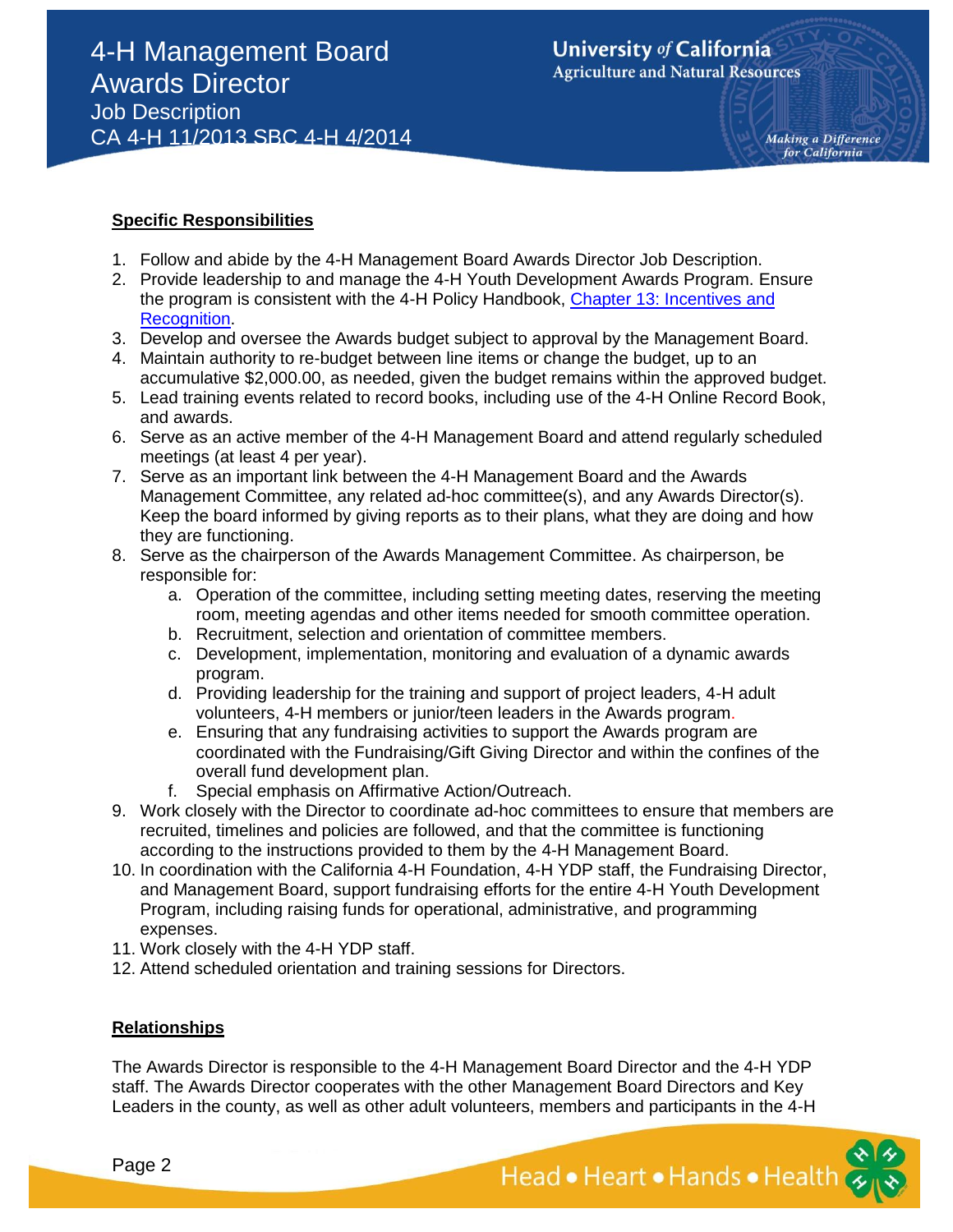Making a Difference for California

YDP. The Awards Director will work cooperatively with the California 4-H Foundation. Director orientation will be closely coordinated with the 4-H YDP to assure compliance with 4-H and University policies.

## **Time Involved**

The time needed to do the job varies throughout the year. It is estimated that on average 12-16 hours per month throughout the year would be required to do this job well.

#### **Reimbursement/Compensation**

- 1. Telephone bill reimbursement for long distance calls pertaining to Director work (up to the maximum set by the 4-H Management Board).
- 2. Postage reimbursement for mailings pertaining to Director work (up to the maximum set by the 4-H Management Board).
- 3. Annual appointment calendar.
- 4. Aid with conference fees and travel expenses to leader forums at the rate of one conference per two-year term. Expenses for the various conferences will be reimbursed as follows:
	- a. State 4-H Leaders' Forum *Full conference fee and gasoline expenses will be paid.*
	- b. Western Regional 4-H Leaders' Forum *Full conference fee and one half of the travel expenses (based on economy coach fare) will be paid.*

Note: Reimbursement/Compensation for the expenses listed above and any expenses not listed are to be approved by the 4-H Management Board prior to expense.

## **Term of Appointment**

The Awards Director shall serve a two-year term, with eligibility for reappointment to another two-year term. There must be at least a two-year period after the second term before reappointment can be made to the Management Board. Applicants will go through an application and selection process.

I have reviewed this job description, and I am willing to volunteer and to serve in the capacity of the Awards Director.

\_\_\_\_\_\_\_\_\_\_\_\_\_\_\_\_\_\_\_\_\_\_\_\_\_\_\_\_\_\_\_\_\_\_\_ \_\_\_\_\_\_\_\_\_\_\_\_\_\_\_\_\_\_\_\_\_\_\_\_\_\_\_\_\_\_\_\_\_\_\_

\_\_\_\_\_\_\_\_\_\_\_\_\_\_\_\_\_\_\_\_\_\_\_\_\_\_\_\_\_\_\_\_\_\_\_\_ \_\_\_\_\_\_\_\_\_\_\_\_\_\_\_\_\_\_\_\_\_\_\_\_\_\_\_\_\_\_\_\_\_\_\_

4-H Adult Volunteer **Date** Date **Date** Date **Date** 

4-H Youth Development Program Staff Date Date Date